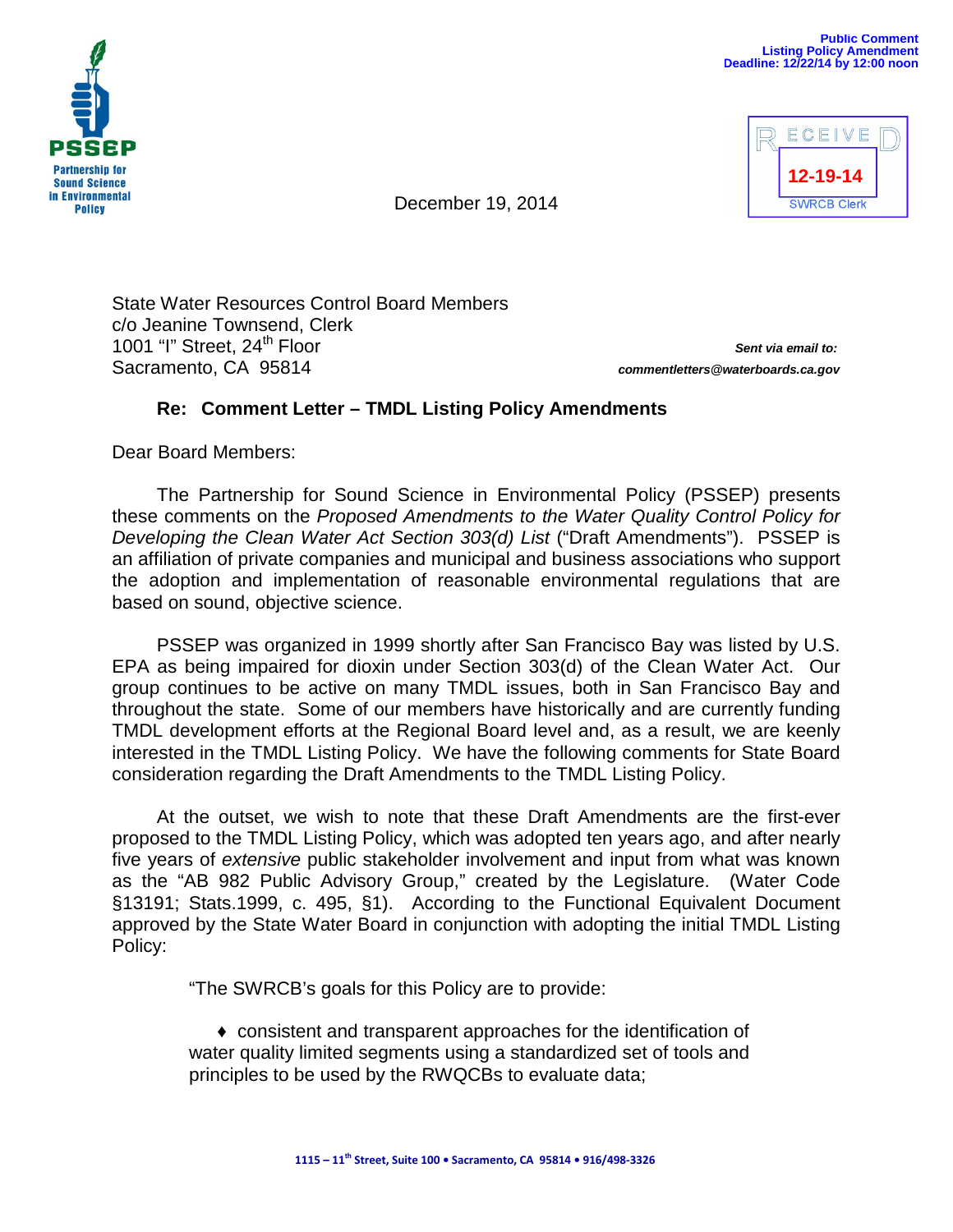> ♦ scientifically defensible approaches to address the identification and listing of water bodies on the section 303(d) list; and

> ♦ a transparent public participation process." (*SWRCB Functional Equivalent Document: Water Quality Control Policy for Developing California's Clean Water Act Section 303(d) List*, September 2004.)

It is important to reflect on these goals in the context of discussing any proposed changes to the TMDL Listing Policy for at least two reasons. First, to gauge the effectiveness of the TMDL Listing Policy since it was adopted in 2004, and second, to ensure that any proposed changes to the TMDL Listing Policy are consistent with those goals embraced by the State Water Board when the TMDL Listing Policy was first adopted.

In general, PSSEP believes the 2004 TMDL Listing Policy has proved remarkably effective in meeting the stated goals of the State Water Board in initially adopting it. The Listing Policy has given the Regional Boards *and all interested stakeholders* a concise, consistent, and objective means of determining whether specific water bodies in California are "impaired" (*i.e.*, do not meet adopted water quality standards). Proof for this statement is best found in an analysis of how many "contested" water body listings and/or de-listings have occurred in the past ten years since the TMDL Listing Policy was adopted. While there may have been isolated incidents where some of these proposed listings or de-listings have been contested, PSSEP is not specifically aware of them in significant numbers.

That said, however, we also recognize that there is always room for improvement with any regulatory policy, particularly after ten years of its implementation. To that end, we are pleased to support the *concept* revisions as indicated below, but have some concerns about one of the proposed changes.

## **TMDL "Listing Cycles"** (Draft Amendments, §6.1.2.1)

The current TMDL Listing Policy requires all Regional Boards to develop proposed changes to their respective lists of impaired water bodies every two years, also known as a "listing cycle." This process has proven to be cumbersome and resource-intensive, and is seen by many to be an inefficient dedication of limited staff resources, particularly in regions with smaller staffs.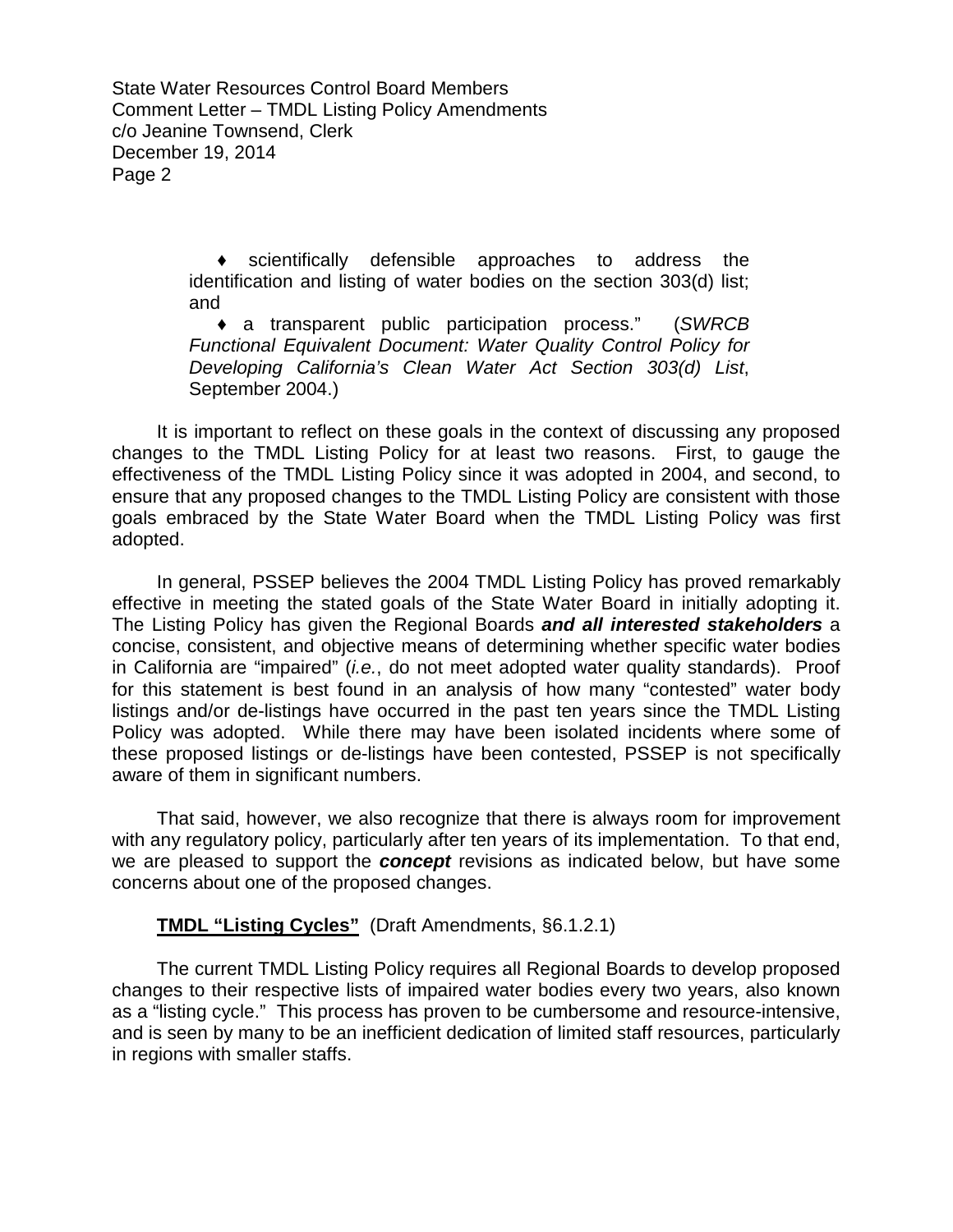Staff proposes to change this approach by enabling the State Water Board to identify which Regional Boards shall administer the listing process for a particular listing cycle, therefore obviating the need for every Regional Board to expend limited resources during that cycle. In general, PSSEP supports this *concept* of streamlining the TMDL listing process. A strong argument has been made that, except in unusual circumstances, most of the obviously-impaired water bodies in the state have already been listed in most regions. As such, to continue to require each Regional Board to conduct a formal TMDL listing update process can logically be seen as inefficient and unnecessary. The proposed amendment to the TMDL Listing Policy would enable the Regional Boards to work with the State Water Board in determining whether a formal List update is required and, if not, substantial staff time and resources can be saved.

One question we have, however, is what opportunities will exist if, in a given region, interested parties believe a specific water body should be "de-listed" (under the substantive provisions of the TMDL Listing Policy), but that particular region is "offcycle" for purposes of processing an updated TMDL list for the region? Our interpretation of proposed changes to Section 6.1.2.1 is that only the Regional Board may elect to administer the listing process for one or more water segments if that region is "off-cycle," and there seems no outward or obvious ability for members of the public to affect that decision. This is potentially a significant issue for dischargers who are complying with NPDES permit requirements that are based on TMDLs for water segments that may qualify for de-listing under the TMDL Listing Policy.

PSSEP urges the State Water Board to direct staff to provide opportunities for the public to seek off-cycle water segment listing changes.

## **State Board Administration of Listing Process.** (Draft Amendments, §6.2)

The Draft Amendments would authorize the State Water Board to administer the TMDL Listing Process in a given region if it chooses, after advanced notice in the affected region is provided, and opportunity for public comment on the proposal. We understand that this proposed change is to enable the State Water Board staff to process listing updates in those regions where staff resources are limited.

In general, PSSEP believes this proposed change is a positive one because it will help streamline the overall process.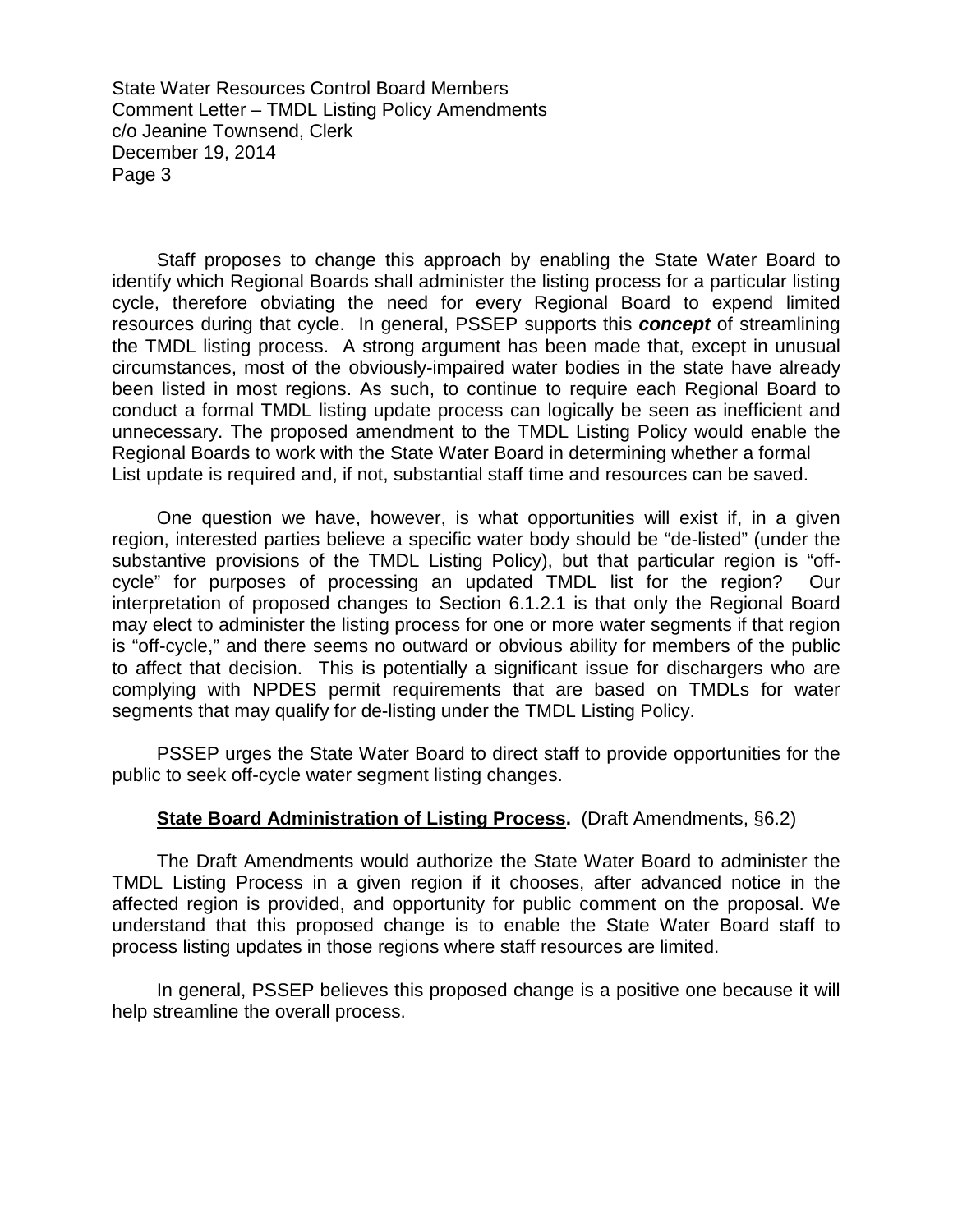## **State Board Executive Officer Authority to Finalize and Submit Statewide 303(d) List to USEPA.** (Draft Amendments, §6.3)

With all due respect to State Water Board staff, we believe this proposed change is ill-conceived, and does not achieve the stated goals of the State Water Board when it adopted the TMDL Listing Policy to provide a "a transparent public participation process" for TMDL listing decisions. (*SWRCB Functional Equivalent Document: Water Quality Control Policy for Developing California's Clean Water Act Section 303(d) List*, September 2004, at page 5.)

Current TMDL Listing Policy requires the State Water Board to hold a public hearing on the final, assembled Statewide 303(d) List, and to take a formal vote (as a Board) on any final decision. The proposed changes to the TMDL Listing Policy would authorize the Executive Director to administratively approve the final Statewide 303(d) List and forward it to USEPA for approval, with two important caveats: (i) such approval is subject to advanced public notice and opportunity to comment on the final Statewide List; and (ii) public comment may only be taken for those proposed Listings (or de-Listings) for which a timely request for State Board review has been made.

Currently, all Regional Board-proposed Listing changes automatically go to the State Water Board for its review, public notice and comment, and final Board approval. This has, at least theoretically, provided interested parties with "two" opportunities to address a proposed new, revised, or de-Listing. Under the proposed amendment, review at the State Water Board level would be "waived" unless an interested party made a timely request for State Board review.

The current Draft Amendments provide simply that either "The State Water Board Executive Director or the State Water Board shall approve the section 303(d) list." (Draft Amendments, §6.3, at page 27.) It is unclear what standard is to be used by the State Water Board in deferring approval of the statewide 303(d) list to the Executive Director, or even why such deferral is appropriate.

Even if only periodically used, the right and opportunity for interested parties to speak before the State Water Board, *qua* board, is vital to preserving the important transparency identified by the State Water Board when it adopted the initial TMDL Listing Policy in 2004. We urge the State Water Board to preserve this vital public right.

Aside from the policy reasons why the State Water Board Members should reject this proposed change to the TMDL Listing Policy, PSSEP questions whether proposed delegation of the authority to its Executive Director to approve the final statewide